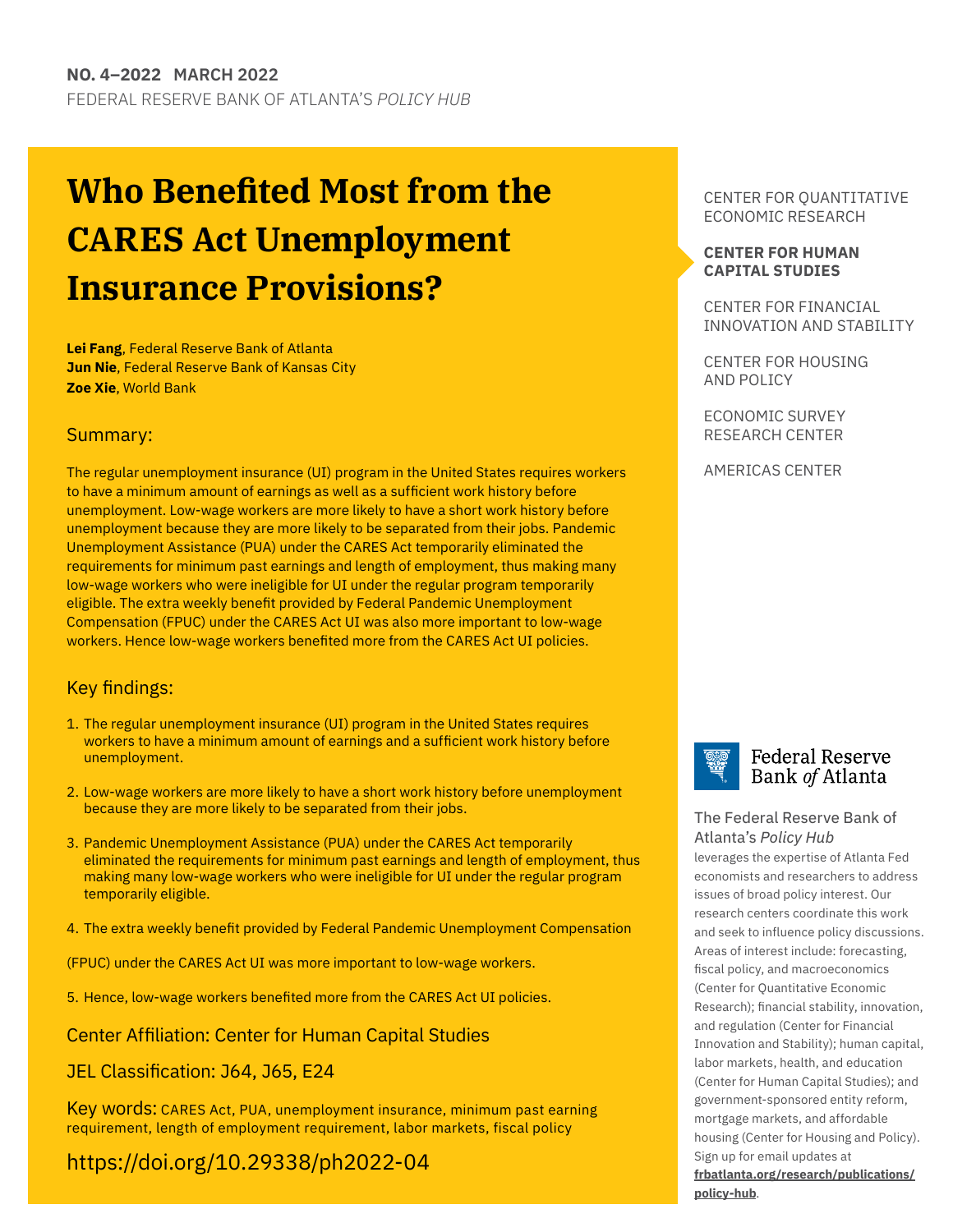# **Who Benefited Most from the CARES Act Unemployment Insurance Provisions?**

## **Summary:**

The regular unemployment insurance (UI) program in the United States requires workers to have a minimum amount of earnings as well as a sufficient work history before unemployment. Low-wage workers are more likely to have a short work history before unemployment because they are more likely to be separated from their jobs. Pandemic Unemployment Assistance (PUA) under the CARES Act temporarily eliminated the requirements for minimum past earnings and length of employment, thus making many low-wage workers who were ineligible for UI under the regular program temporarily eligible. The extra weekly benefit provided by Federal Pandemic Unemployment Compensation (FPUC) under the CARES Act UI was also more important to low-wage workers. Hence low-wage workers benefited more from the CARES Act UI policies.

## **About the Authors:**

**Lei Fang** is a research economist and associate adviser on the macroeconomics and monetary policy team in the Research Division of the Federal Reserve Bank of Atlanta. Her research areas are macroeconomics, growth and development economics, and labor economics.

**Jun Nie** is a senior economist in the Research Division of the Federal Reserve Bank of Kansas City. His current research interests include unemployment and labor market policies, robustness and rational inattention, wealth inequality, and the Chinese economy.

**Zoe Xie** is a senior economist at the World Bank. Previously, she was a research economist in the Research Division of the Federal Reserve Bank of Atlanta. Her research areas are macroeconomics, labor, and public economics.

**Acknowledgments:** The views expressed here are the authors' and not necessarily those of the Federal Reserve Bank of Atlanta, the Federal Reserve Bank of Kansas City, the Federal Reserve System, or the World Bank. Any remaining errors are the authors' responsibility.

*Comments to the authors are welcome at* [lei.fang@atl.frb.org](mailto:lei.fang@atl.frb.org)*,* [xiexx196@gmail.com](mailto:xiexx196@gmail.com)*, or* [jun.nie@kc.frb.org](mailto:jun.nie@kc.frb.org) .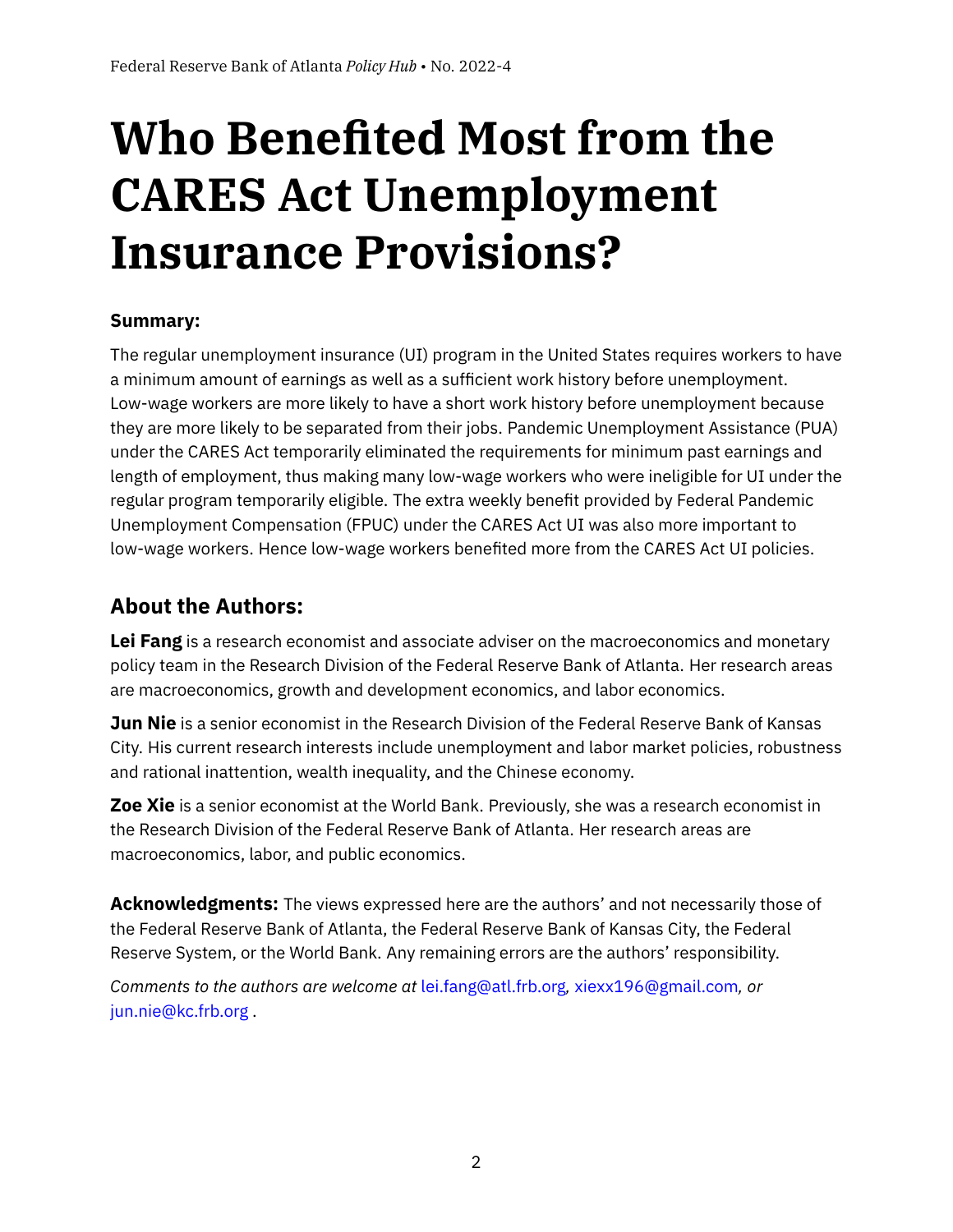## **1 Introduction**

The unemployment insurance (UI) program helps workers who have lost their jobs by temporarily replacing part of their wages. The regular UI program provides benefits to eligible workers for up to 26 weeks and replaces roughly 40-50 percent of workers' wages with a maximum benefit between \$300 and \$500, depending on states. The COVID-19 outbreak led to widely implemented shutdown policies across the United States. The shutdown of businesses and the infection risk resulted in a rapid rise in the unemployment rate from 3.5 percent in February 2020 to a postwar record high of 15 percent in April 2020. In response to the COVID-19 pandemic, Congress passed the Coronavirus Aid, Relief, and Economic Security Act (CARES Act), which temporarily increased the generosity of UI benefits: Pandemic Unemployment Assistance (PUA) expanded the UI eligibility to workers who normally did not qualify for the benefits, including but not limited to low-wage workers, part-time workers, self-employed workers, and workers who were affected by COVID-19, Pandemic Emergency Unemployment Compensation (PEUC) extended the benefit for 13 weeks initially and then to 24 weeks, and Federal Pandemic Unemployment Compensation (FPUC) increased the week benefit payment by \$600 initially and then \$300. The CARES Act UI provided extra income to millions of US workers during the pandemic when the unemployment rate was high. When labor market conditions improved, Congress ended the program on the first weekend of September 2021. In this article, we explore the question of which wage group benefited more from the CARES Act UI policy.

The answer to this question depends on the differences between the regular UI program and the CARES Act UI program. One critical difference between the two is the eligibility for UI. Not every unemployed worker qualifies for UI. Before the pandemic, eligibility depended on workers meeting the requirement of minimum past earnings. Obtaining UI requires workers to have earnings above a threshold set by each state one year before unemployment. [Chao](#page-5-0) [\(2022\)](#page-5-0) finds that the threshold varies across states, and most states have a threshold of less than \$6,000 with a mean of \$3,000 across all states. Another eligibility criterion for the regular UI program is to require workers to have been employed for at least six months out of the one-year period before unemployment. Low-wage workers are more likely to have a short work history before unemployment because they have a high probability of losing their jobs. Hence, the minimum-past-earning requirement and the length-of-work requirement together imply that, in normal times, low-wage workers are more likely to be ineligible for UI and thus are less insured by UI compared to high-wage workers.

PUA under the CARES Act temporarily eliminated the requirements for both minimum past earning and length of work, thus giving temporary UI eligibility to many low-wage workers who were ineligible for UI under the regular program. In addition, the extra weekly benefit under FPUC was also more important to low-wage workers than it was to higher-wage workers. This implies that low-wage workers benefited more from the CARES Act UI.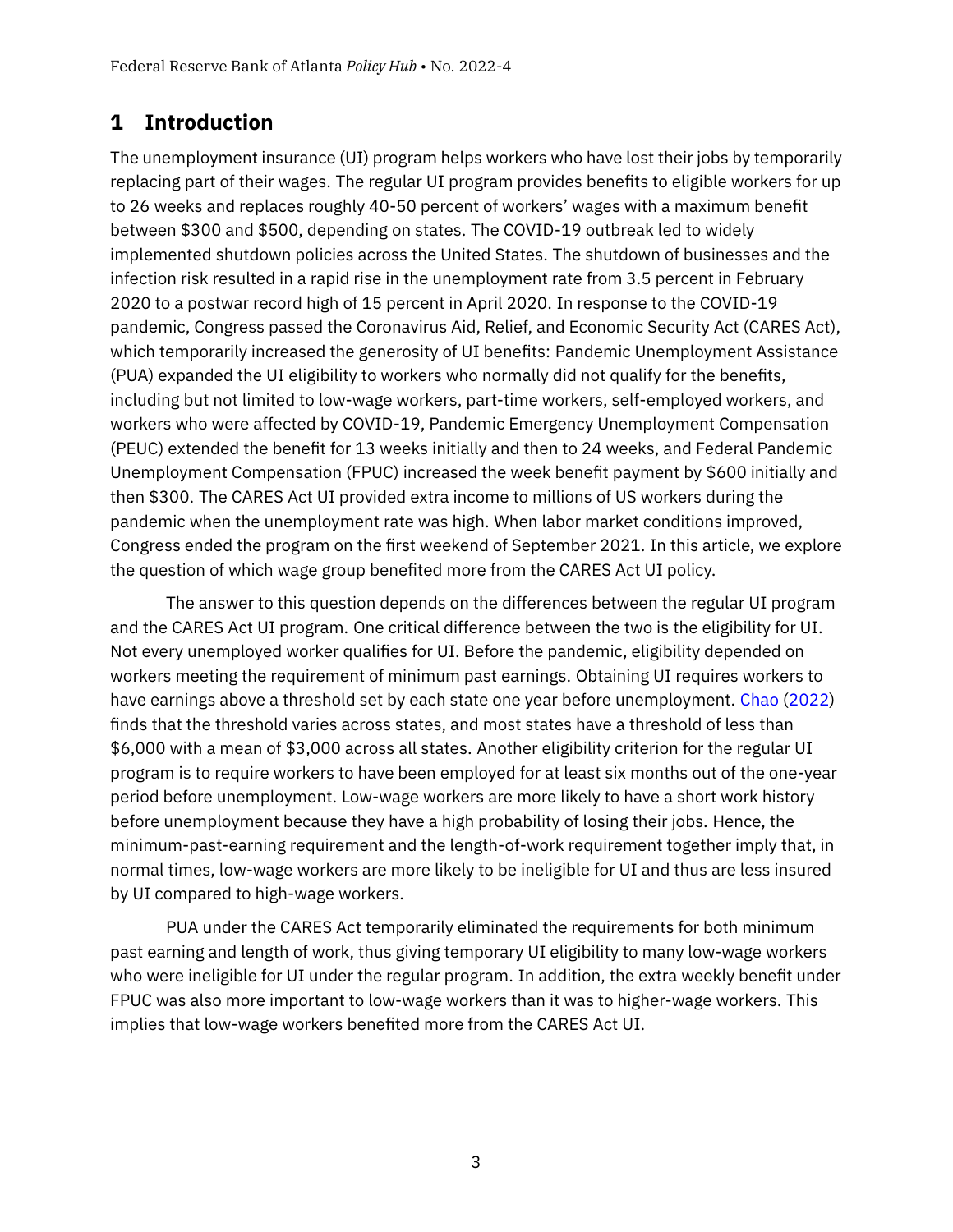

<span id="page-3-0"></span>**Figure 1: Employment to Unemployment Transition Rate by Income**

Note: The sector-specific relative wage income is defined as the ratio of a worker's wage income to the average wage income in the sector to which this worker belongs. The average wage income in the contact sector is about 0.71 of the average wage income in the noncontact sector.

Source: Monthly CPS data

### **2 Low-wage Workers benefited more from the CARES Act UI**

*Low-wage workers are more likely to experience a job separation.* Low-wage workers are more likely to separate from their jobs. Figure [1](#page-3-0) plots the employment-to-unemployment (EU) transition rates constructed with the monthly CPS data over 2015–2019. Because the COVID-19 pandemic affected jobs that can be done remotely and those that cannot very differently, we divide the economy into contact and noncontact sectors and construct the EU transition rates for both sectors. The contact sector consists of jobs that cannot be performed remotely, while the noncontact sector consists of jobs that can be performed remotely. Figure [1](#page-3-0) shows the EU transition rate by wage. The wages are normalized by the sector-specific average wage. The figure shows that the transition rate declines by wage in both sectors. Hence, low-wage workers are more likely to have a short work history before unemployment. PUA under the CARES Act temporarily eliminated the length-of-work requirement, making many low-wage workers who were ineligible for UI under the regular program temporarily eligible.

*Workers in low-wage industries had low UI recipiency rates before the pandemic.* One measurement for UI eligibility is the UI recipiency rate, which is the share of the unemployed workers who are collecting UI benefits. The requirements of minimum past earning and the length of work for UI eligibility imply that the UI recipiency rate is lower for low-wage workers, in turn implying that workers in an industry with lower wages are less likely to be eligible for UI, with lower-wage industries experiencing lower recipiency rates.

Using CPS supplemental data from May and September 2018 on UI receipt information, we construct the share of unemployed workers with UI by industry under the regular UI program. Figure [2](#page-4-0) plots the UI recipiency rate by industry against the ratio of an industry's average wage to the economywide average wage. The figure shows that the UI recipiency rate is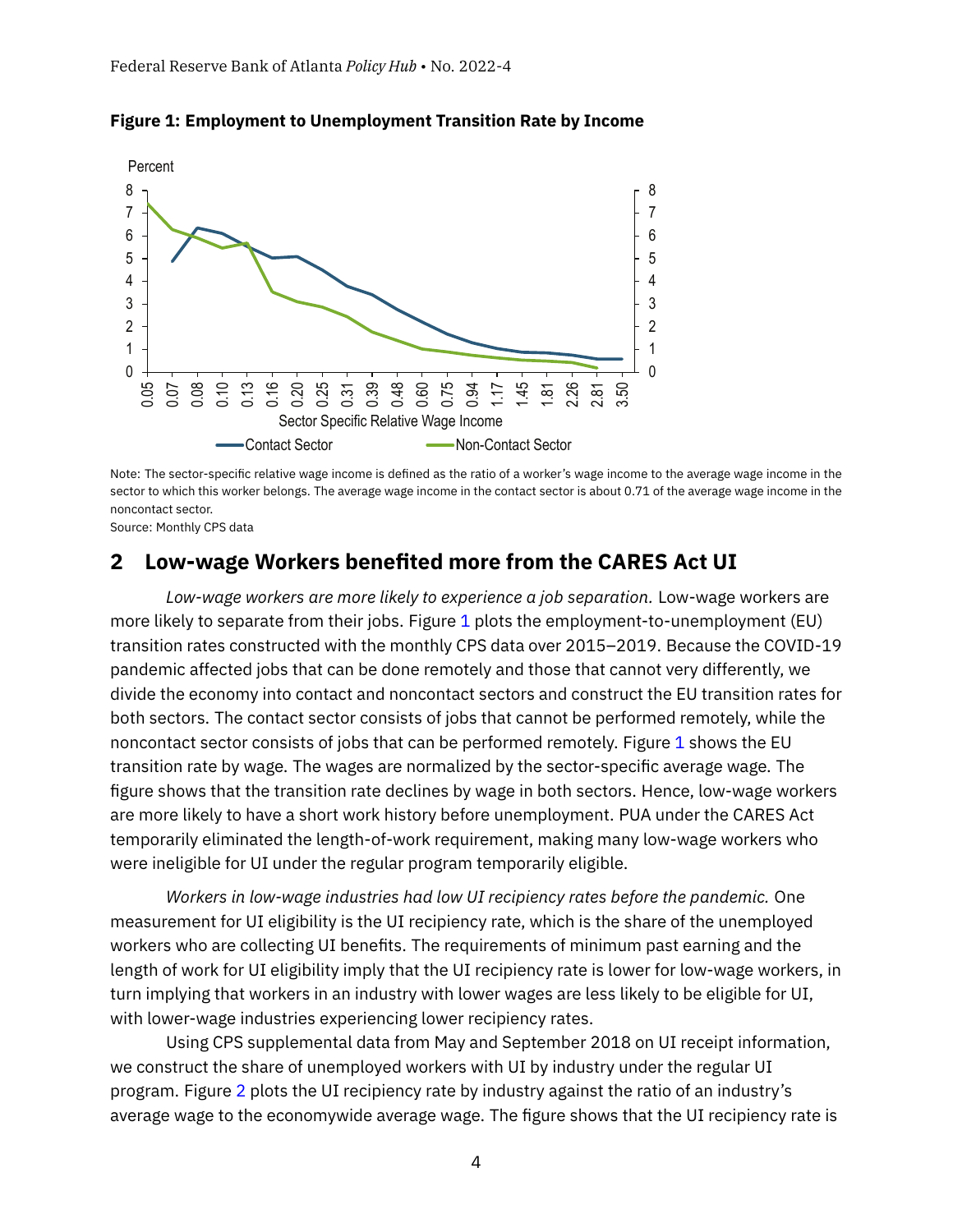

<span id="page-4-0"></span>**Figure 2: UI Recipient Rate by Industry**

Note: The relative wage income is defined as the ratio of an industry's average wage income to the economywide average wage income. Source: Monthly CPS data and May and September 2018 CPS supplements

clearly lower in industries with lower wages. PUA expanded the UI eligibility to almost all active workers and therefore greatly increased the recipiency rate for low-wage workers.

*Unemployed workers received large PUA benefits between May 2020 and September* 202[1](#page-4-1). The US Department of Labor (DOL) reports the number of workers receiving UI benefits.<sup>1</sup> Figure [3](#page-5-1) plots the number of workers receiving benefits by program type. There are four programs: regular state UI, extended UI benefits, PUA, and PEUC.<sup>[2](#page-4-2)</sup>

The figure shows that the total number of workers receiving UI peaked in June 2020, when 123 million people were collecting benefits. Since then, the numbers gradually declined. By the end of September 2021—when the CARES Act UI was terminated—only 22 million workers receiving UI. The evolution in the numbers reflected labor market conditions: the unemployment rate was high at the beginning of the pandemic and then gradually declined. PUA quickly became the program with the most number of workers after the March 2020 passing of the CARES Act. Since then, it remained the most important program until the termination of the CARES Act.

## **3 Conclusion**

Low-wage workers are less likely to be eligible for UI benefits under the regular program in the United States because the regular program requires workers to have a minimum amount of

<span id="page-4-1"></span> $1$  The DOL reports the number of weeks paid for UI benefits. Since UI benefits are paid weekly, the number of weeks paid is the number of workers collecting UI benefits at a given point in time.

<span id="page-4-2"></span> $2$  The extended benefits program provides an additional 13 to 20 weeks of compensation to jobless workers who have exhausted their regular UI benefits in states where the unemployment rates are above some thresholds, regardless of whether the national economy is in recession.